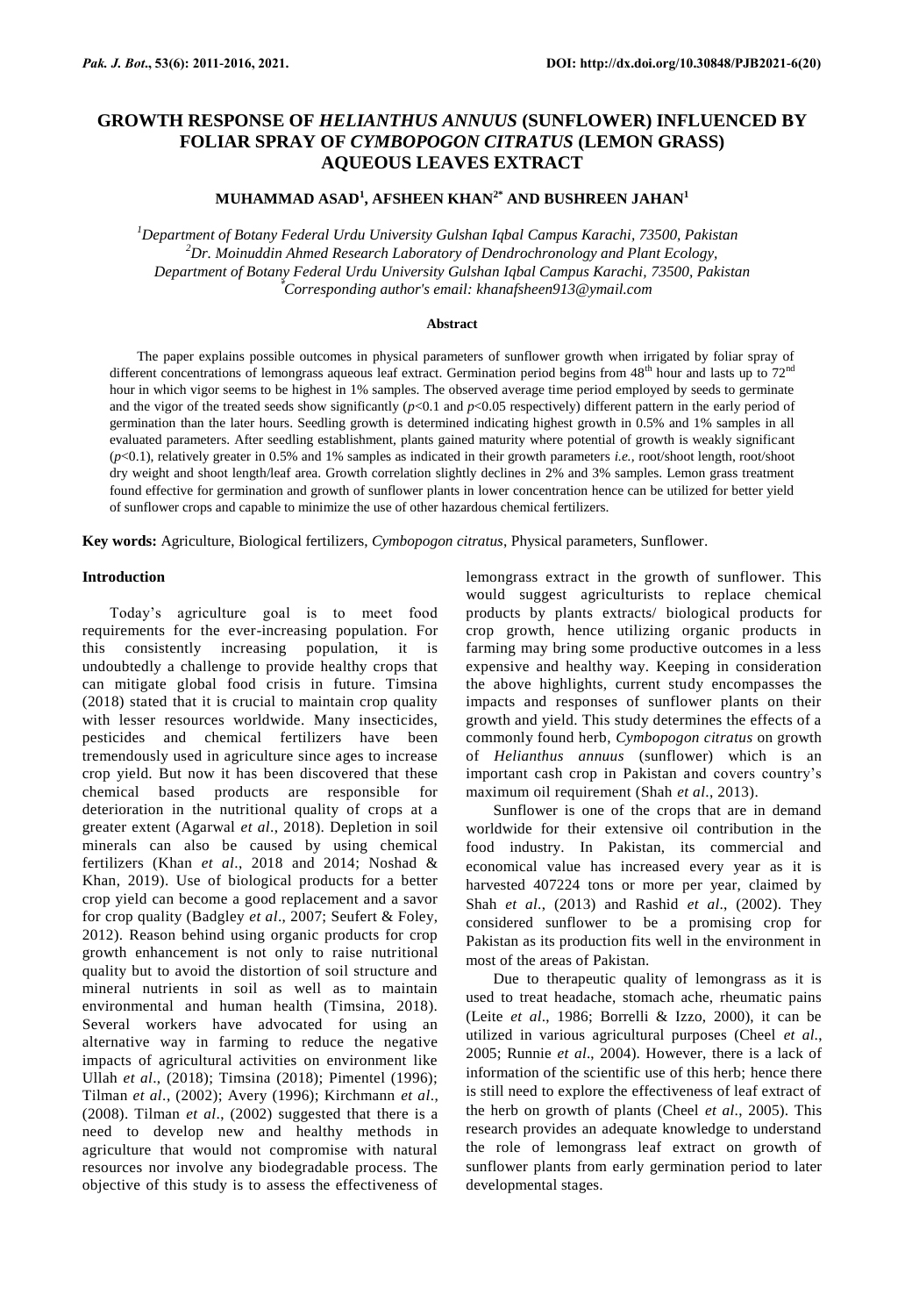## **Materials and Methods**

Sunflower seeds were brought from local vegetable market in Karachi, Pakistan. Seeds were sterilized and sown in lab and later on transferred to the pots in the field located in Department of Botany, Federal Urdu University Karachi, Pakistan. Lemongrass was also planted in the same place and harvested when fully grown for the preparation of extracts concentration *i.e.,* 0.5%, 1%, 2% and 3% following Sousa *et al*., (2010). Five replicates of each concentration were prepared. After gaining germination, Germination % and speed of germination were evaluated following Khan and Ungar, (1997) and Khandakar & Bradbeer, (1983); Woodstock (1976) respectively. Following formulae were utilized:

$$
Germanation percentage (GP) = \frac{Total number of germinated seeds}{Total number of seeds} \times 100
$$

Speed of germination =  $[N1/2+N2/2+N3/3+Nn/n] \times 100$ 

For the exploration of relationship among different growth attributes, regression analysis was performed in Excel 2013.

## **Results**

Under different exposures of treatment (0.5%, 1%, 2% and 3% lemongrass extract), sunflower plants produced a variety of responses throughout their consecutive growth stages.

**Seed germination and growth:** Germination of sunflower seeds did not show activity within 12 hours while cotyledons emerged after  $24<sup>th</sup>$  hour in all the treatments including control. Germination occurred at the same rate in all treatments while control samples proceeded germination activity at a greater rate right after initiation. All the samples completed germination in 72 hours. Among the treatments, 2% seeds showed highest (53%) rate of germination (Table 1a) whereas 3% samples achieved lowest rate *i.e.,* only 44%. Analysis of variance (ANOVA) showed a weakly significant  $(p<0.1)$ relationship among all samples, germination sought to be

increased at every  $12<sup>th</sup>$  hour interval as represented in Fig. 1a. Therefore, null hypothesis can be rejected. An abrupt increase in seed germination at  $60<sup>th</sup>$  hour indicated late hours (60 and 72 hours) to be effective for the course of germination in all samples. By skipping earliest  $12<sup>th</sup>$ hours, germination sequentially increased from 24 to 48 hours showing overlapping in their medians while 60 and 70 hours achieved higher germination and a little overlapped median (Fig. 1a).

Speed of germinating seeds showed a slightly different scenario from that of % germination description, (Table 1b). An average evaluation of seed's vigor per time indicated a higher rate of seeds germinated at  $48<sup>th</sup>$ hours *i.e.*,  $6\pm 2$  consecutively up to  $72<sup>nd</sup>$  hour in Control samples. While in treatments, the average vigor varied by time. The highest speed found in 1% and 2% samples after control plants *i.e.*,  $5\pm 2$  per at  $72<sup>nd</sup>$  hour. It was evident that  $48<sup>th</sup>$  hour was the influential time frame for the speed of germination in which ANOVA evidenced for variability in speed of germination at early period from 12 to  $24<sup>th</sup>$  hour which abruptly increased at  $48<sup>th</sup>$  hour and remain constant up till  $72<sup>nd</sup>$  hour (Fig. 1b). Hence, there was significant difference  $(p<0.05)$  observed in the germination speed at 12 hour difference till the achievement of maximum germination (Fig. 1b).

**Table 1a. Summary of % germination of seeds in respective samples within 72 hours.**  $\mathbf{S} = \mathbf{S} \mathbf{S}$ 

|              | $S$ ampies $(70 \text{ g}$ ermination) |         |    |    |     |  |  |
|--------------|----------------------------------------|---------|----|----|-----|--|--|
| Time (hours) | <b>Control</b>                         | $0.5\%$ | 1% | 2% | 3%  |  |  |
| 12           | v                                      |         | U  | U  |     |  |  |
| 24           | 48                                     | 31      | 36 | 33 | 23  |  |  |
| 36           | 54                                     | 36      | 40 | 41 | 33  |  |  |
| 48           | 60                                     | 42      | 47 | 46 | -41 |  |  |
| 60           | 82                                     | 48      | 49 | 51 | 44  |  |  |
| 72           | 100                                    | 48      |    | 53 | 44  |  |  |

**Table 1b. Summary of speed of germination of seeds in respective samples within 72 hours.**

| Time (hours) | Samples (number of seeds/12 hour) |           |           |           |           |  |  |
|--------------|-----------------------------------|-----------|-----------|-----------|-----------|--|--|
|              | <b>Control</b>                    | $0.5\%$   | $1\%$     | 2%        | 3%        |  |  |
| 12           |                                   | $\theta$  | $\theta$  | $_{0}$    |           |  |  |
| 24           | $5 \pm 2$                         | $4 \pm 2$ | $3 \pm 1$ | $3 \pm 1$ | $3 \pm 1$ |  |  |
| 36           | $5 \pm 2$                         | $4 \pm 1$ | $3 \pm 1$ | $3 \pm 1$ | $3 \pm 1$ |  |  |
| 48           | $6 \pm 2$                         | $4 \pm 1$ | $5 \pm 2$ | $4 \pm 1$ | $4 \pm 1$ |  |  |
| 60           | $6 \pm 2$                         | $4 \pm 2$ | $5 \pm 2$ | $4 \pm 1$ | $4 \pm 1$ |  |  |
| 72           | $6 + 2$                           | $4 \pm 2$ | $5 + 2$   | $5 + 2$   | $4 \pm 1$ |  |  |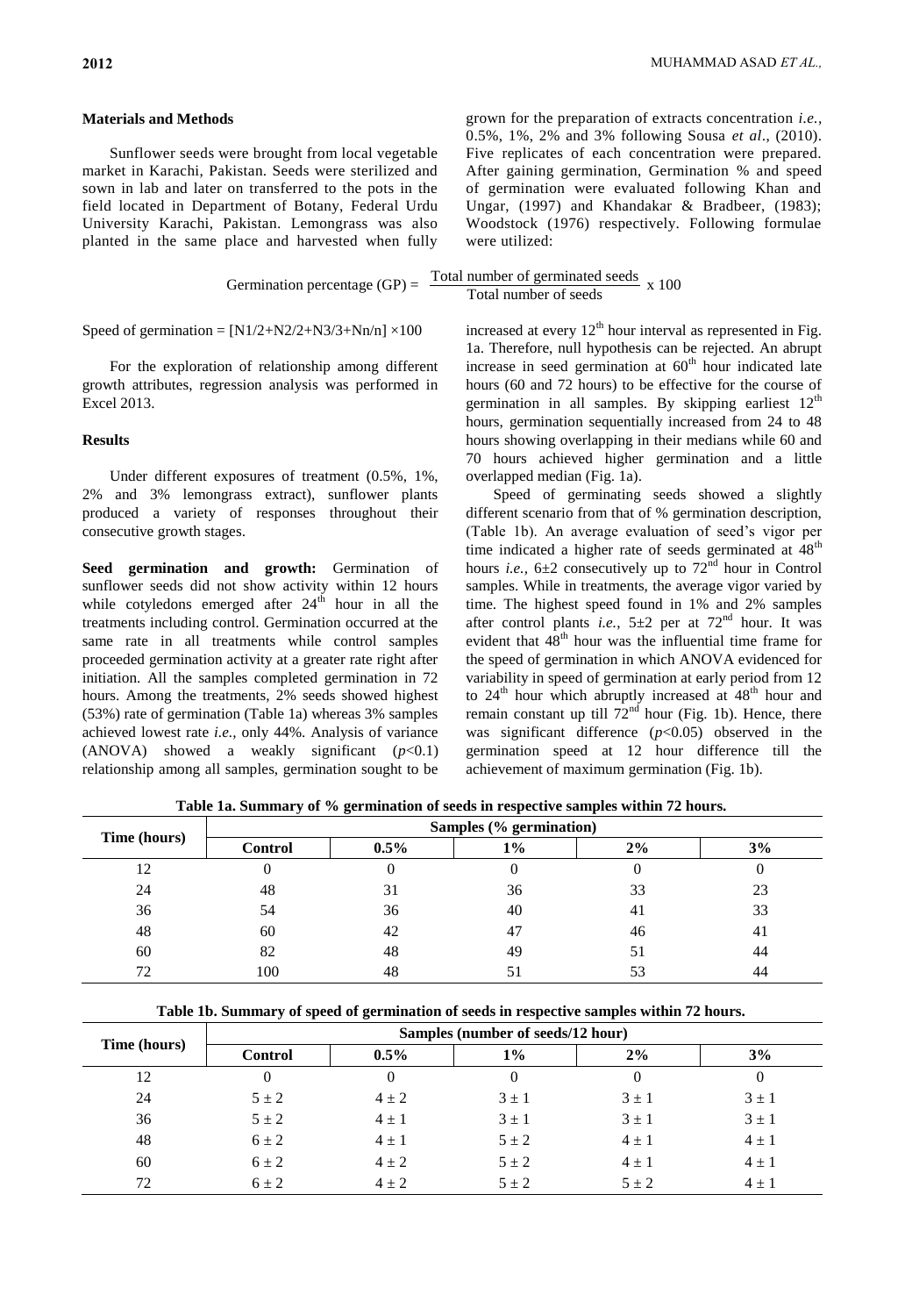**Table 2. Average seedling growth with standard errors (root, stem and leaf parameters).**

|         |                         |              | Samples   RL(cm)   RFW(gm)   RDW(gm)   SL(cm)   SFW(gm)   SDW(gm)   L <sub>n</sub>   LA(cm)   LFW(gm)   LDW(gm) |                        |                                   |                                                     |  |                                         |                |
|---------|-------------------------|--------------|-----------------------------------------------------------------------------------------------------------------|------------------------|-----------------------------------|-----------------------------------------------------|--|-----------------------------------------|----------------|
| Control | $12.64 + 1$ $1.4 + 0.1$ |              | $0.2 \pm 0.03$ $62.5 \pm 0.7$ $6.2 \pm 0.1$ $1.4 \pm 0.02$ $16 \pm 1$ $25.8 \pm 3$ $2.2 \pm 0.1$                |                        |                                   |                                                     |  |                                         | $0.72 \pm 0.1$ |
| 0.5%    | $11.03 + 1$             | $0.8 + 0.1$  | $0.2 + 0.01$                                                                                                    | $54 + 4.5$ $4.1 + 0.1$ |                                   | $1.1 + 0.02$ $14 + 1$ $28 + 8$                      |  | $1.5 + 0.2$                             | $0.43 + 0.1$   |
| $1\%$   | $10 + 1.7$              | $1.4 + 0.1$  | $0.3 + 0.01$                                                                                                    | $56 + 3.7$             |                                   | $7.6 + 0.2$ $2 + 0.1$ $17 + 121.14 + 3$ $3.1 + 0.1$ |  |                                         | $0.71 + 0.03$  |
| 2%      | $5.6 + 1.2$             | $0.7 + 0.02$ | $0.2 + 0.01$                                                                                                    | $43 + 4$               | $4.5 + 0.1$                       | $1.3 + 0.01$ $9 + 2$ $10 + 3$ $1.4 + 0.1$           |  |                                         | $0.5 + 0.01$   |
| 3%      | $7 + 3$                 | $0.3 + 0.02$ | $0.11 + 0.003$                                                                                                  |                        | $35 + 5.2$ $2.2 + 0.1$ $1 + 0.04$ |                                                     |  | $6+1$ $6.4+1.2$ $0.72+0.02$ $0.24+0.03$ |                |

Note:  $RL = Root$  length,  $RFW = Root$  fresh weight,  $RDW = Root$  dry weight,  $SL = Short$  length,  $SFW = Short$  fresh weight,  $SDW =$ Shoot dry weight,  $L_n$  = number of leaves,  $LA$  = Leaf area, LFW = Leaf fresh weight, LDW = Leaf dry weight



Fig. 1a and b. Germination% and speed of germination /12 hour respectively.

**Plant growth:** After seed germination, plant growth was monitored. The physical growth parameters were recorded and averaged with respect to their concentrations (Table 2). There was a remarkable gain in average root and shoot length  $(12.64 \pm 1$ cm and  $62.5 \pm 0.7$ cm) attained by control seedlings followed by 0.5% samples and 1% samples. Among the treatments, 1% seedlings attained highest growth rate in most of the parameters like root dry weight, shoot fresh and dry, number of leaves and leaf fresh weight  $(0.3\pm0.01\,\text{gm}, 7.6\pm0.2\,\text{gm}, 2\pm0.1\,\text{gm}, 17\pm1,$ 3.1±0.1gm respectively). The second highest position in growth attainment was recorded from 0.5% samples in all parameters while highest value recorded only in leaf area i.e., 28±8cm<sup>2</sup>. 2% samples steadily attained growth in all the featured variables while 3% appeared to be the slowest growing sample likewise in case of its germination % and vigor.

To get deeper insight of growth in seedlings in all treatments, regression analysis was performed to elaborate the relationship between root and shoot length, root and shoot fresh weight and dry weight, shoot length and leaf area, shoot length and leaf fresh weight. The obtained statistics showed only few cases that were significant, presented in Fig. 2. Summary statistics of regression analysis is shown in Table 3.

R squared deviation claimed the existence of weak correlation  $(p<0.1)$  between root and shoot fresh weight of control samples (Fig. 2a). Significant correlation

 $(p<0.1$  and  $p<0.05$ ) also found in root/shoot length and shoot length/leaf area in 0.5% samples (Fig. 2b and c) respectively. Shoot length and leaf area correlation was weakly significant  $(p<0.1)$  in 1% samples (Fig. 2d) as well as in 3% samples (Fig. 2e) while in 2% samples the same parameter remained non-significant likewise other parameters. The rest of all parameters in all samples remained non-significant (Table 3). Root-shoot fresh weight highlighted its significance for the first time in control samples inspite of being in a weak relationship this showed a gradual effectiveness on biomass acquisition. A similar case occurred in root/shoot length of 0.5% samples while sharing a weak but significant correlation  $(p<0.1)$  between shoot length and leaf area (Fig. 2b, Table 3).

#### **Discussion**

Synthetic fertilizers have adverse effects on crops, this has encouraged biologists to investigate and formalize a well-managed application mechanism using natural products. Induction of bio-extracts from different plants can replace the use of chemical fertilizers hence can act as a principle bio-stimulant at initial growth stages or sometimes at different growth levels of a plant life.

Seed germination and establishment of seedlings were studied by many workers like Beckett & Staden, (1989); Hankins & Hockey, (1990); Norrie & Keathley,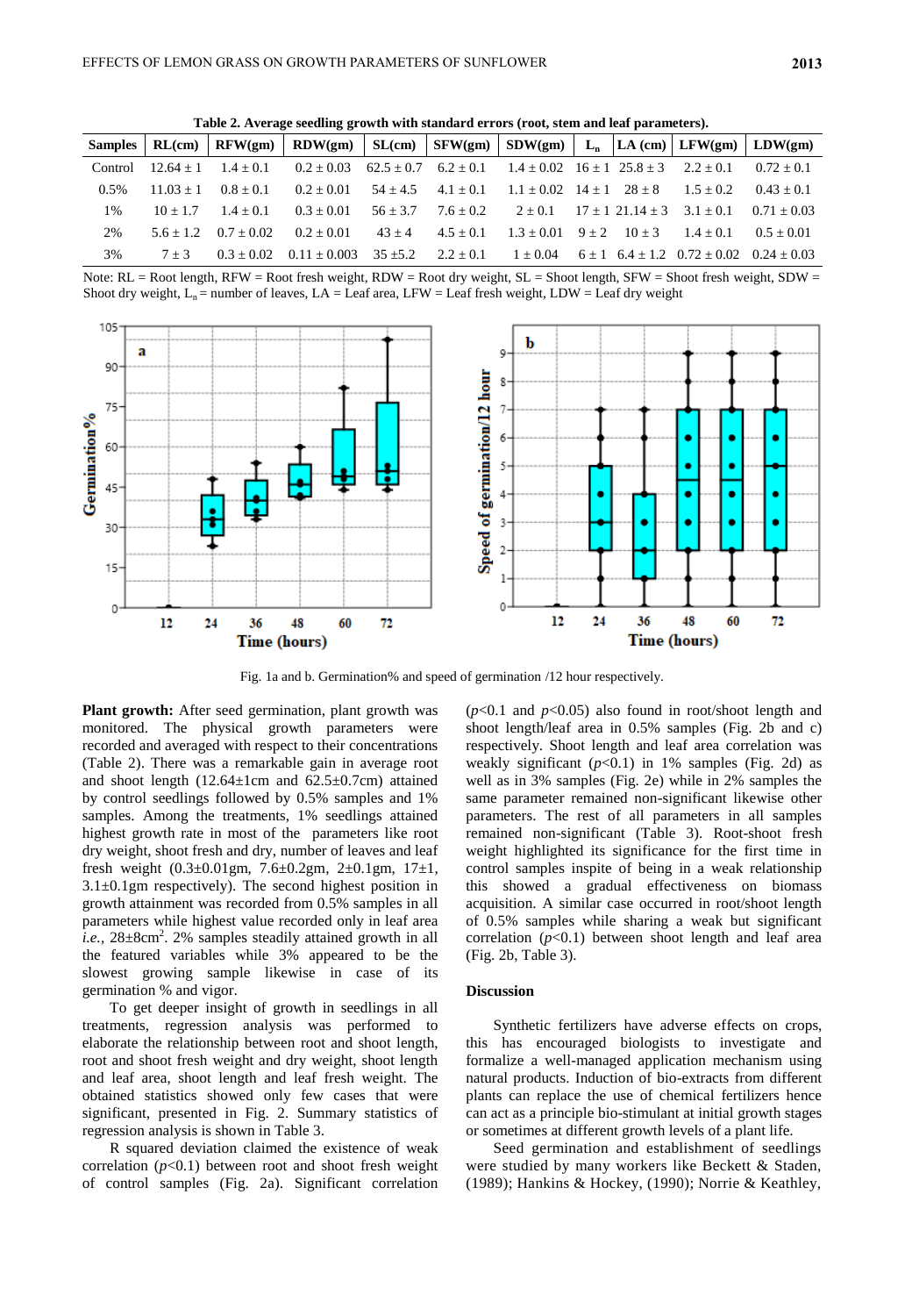(2006). They determined that early germination of seeds and seedling establishment took place under the influence of other plant extracts. In the current study, control samples germinated at a greater rate than treated seeds. Among treated seeds, there was a greater germination rate and vigor seen at lower concentration whereas upon induction of higher concentrations, the growth and vigor declined. Azza *et al*., (2010) used tea compost to improve soil fertility. Nardi *et al*., (2009) claimed that plant growth and their macroflora can be greatly effected by bio-stimulants. Jang & Kuk, (2019) studied the effects of Chinese chive and soybean leaves and shoot extracts on growth of lettuce. They found significant increase in shoot fresh weight while plant height did not produce any visible differentiation in their treatments (1%, 3% and 5%). However, current study also provided a similar response from sunflower shoots in their fresh weight and height (length). Our treated roots failed to respond dynamically against the provided extract. The response of leaves in their fresh weight was remarkable than other parameters. Noshad & Khan, (2019) concluded positive effects of food industrial residues on *Solanum melongena* growth as their shoot growth and fruit production enhanced at a greater rate. Khan *et al*., (2018) provided several examples of positive allelopathic effects on crop production and growth yield such as tomato extracts on wheat and rice crops.

Our study revealed a gradually changing behavior in the response of roots shoots and leaves growth after 10, 20, 30 and 40 (times) exposures of lemongrass leaf extract. It was clearly visible that as the exposure number increased, fresh and dry weight of roots decreased consistently but in case of shoots and leaves, 3% treatments dramatically gave highest biomass as well as physical growth. In the light of above explained responses of sunflower plants, lower concentrations of lemongrass leaf extract can be used to enhance growth.

| <b>Sample</b>      | $\mathbf{R}^2$       | R value        | co-efficient | intercept | <b>Significance level</b> |
|--------------------|----------------------|----------------|--------------|-----------|---------------------------|
|                    |                      | <b>Control</b> |              |           |                           |
| R/S length         | $0.02\,$             | 0.141          | 0.01         | 12.26     | $\mathrm{Ns}$             |
| $R/S$ FW           | $0.21*$              | 0.447          | 0.32         | $-0.61$   | P < 0.1                   |
| R/S DW             | 0.02                 | 0.141          | $-0.06$      | 0.33      | N <sub>s</sub>            |
| S1/LA              | 0.14                 | 0.374          | 0.19         | 14.26     | N <sub>s</sub>            |
| Sl/LFW             | 0.09                 | 0.3            | 0.002        | 1.99      | Ns                        |
|                    |                      | 0.5%           |              |           |                           |
| R/S length         | $0.271$ <sup>*</sup> | 0.520          | 0.14         | 3.66      | P < 0.1                   |
| $R/S$ $FW$         | 0.082                | 0.286          | 0.23         | $-0.14$   | N <sub>s</sub>            |
| $R/S$ DW           | 0.047                | 0.216          | 0.26         | 0.50      | N <sub>s</sub>            |
| Sl/LA              | $0.831^{\ast\ast}$   | 0.911          | 1.62         | $-60.40$  | P < 0.05                  |
| Sl/LFW             | 0.05                 | 0.223          | $0.01\,$     | 1.12      | $\mathrm{Ns}$             |
|                    |                      | $1\%$          |              |           |                           |
| R/S length         | 0.032                | 0.178          | 0.09         | 5.10      | N <sub>s</sub>            |
| $R/S$ FW           | 0.194                | 0.440          | 0.22         | $-0.28$   | Ns                        |
| $R/S$ DW           | 0.014                | 0.118          | 0.01         | 0.33      | $\mathbf{N}\mathbf{s}$    |
| S1/LA              | $0.333*$             | 0.574          | 0.54         | $-8.12$   | P < 0.1                   |
| Sl/LFW             | 0.01                 | 0.1            | $-0.001$     | 3.16      | $\mathrm{Ns}$             |
|                    |                      | $2\%$          |              |           |                           |
| R/S length         | 0.101                | 0.317          | 0.10         | 1.27      | Ns                        |
| $R/S$ FW           | 0.000                | 0.00           | 0.002        | 0.72      | N <sub>s</sub>            |
| $R/S$ DW           | 0.014                | 0.118          | 0.09         | 0.10      | Ns                        |
| S1/LA              | 0.18                 | 0.424          | 0.37         | $-5.80$   | $\mathrm{Ns}$             |
| Sl/LFW             | 0.11                 | 0.331          | $-0.01$      | 1.80      | Ns                        |
|                    |                      | 3%             |              |           |                           |
| R/S length         | 0.182                | 0.426          | 0.22         | $-0.87$   | Ns                        |
| $R/S$ FW           | 0.222                | 0.471          | 0.06         | $-0.44$   | $\mathrm{Ns}$             |
| R/S DW             | 0.026                | 0.161          | 0.02         | 0.10      | Ns                        |
| S <sub>1</sub> /LA | $0.371$ *            | 0.608          | 0.33         | $-6.84$   | P < 0.1                   |
| Sl/LFW             | 0.01                 | 0.1            | $-0.00005$   | 0.72      | N <sub>s</sub>            |

**Table 3. Summary statistics of regression analysis in treatments.**

Note:  $RI = Root$  length,  $SI = Short$  length,  $LA = Leaf$  area,  $FW =$  Fresh weight,  $DW = Dry$  weight,  $* = Significant$  (weak),  $** = Significant$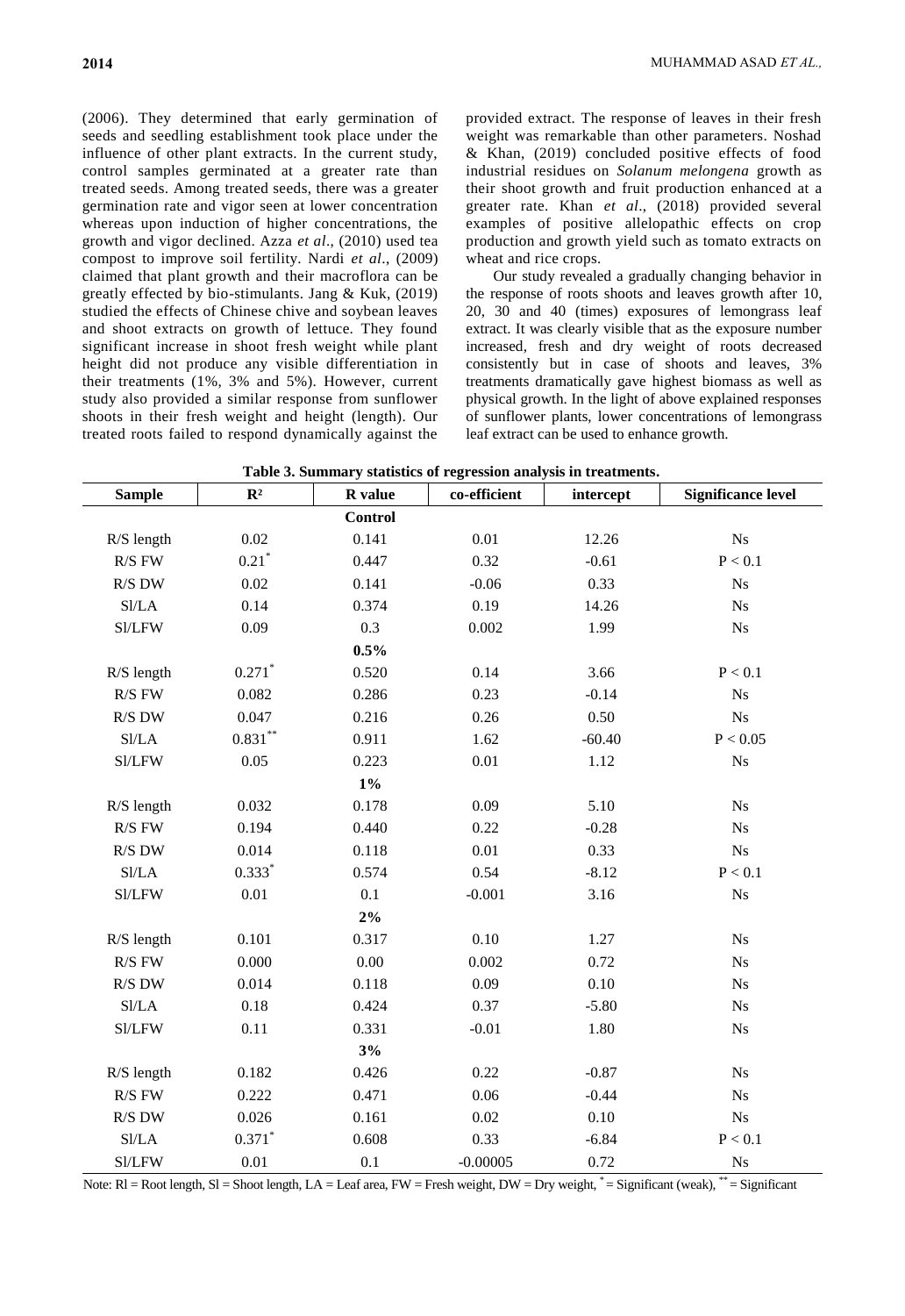

Fig. 2a. Regression between root and shoot fresh weight (FW) of control samples; Fig. 2b and c. Regression analysis between shoot/root length and shoot length/leaf area of 0.5% samples respectively; Fig. 2d. Regression between shoot length and leaf area of 1% samples; Fig. 2d. Regression between shoot length and leaf area of 3% samples.

#### **Conclusion**

Effectiveness of foliar spray of lemon grass aqueous leaf extract seems to be productive for the growth of sunflower in lower concentrations. It is recommended that use of organic products is more beneficial for agricultural use as observed in our experiment.

#### **Acknowledgments**

We are warm-heartedly thankful for the kind assistance provided by Dr. Rafat Saeed and Dr. Sumera Moin in the lab and field experiment.

#### **References**

Agarwal, P.R.I. Gupta and K. Gill. 2018. Importance of biofertilizers in agriculture biotechnology. *Ann. Biol. Res*., 9(3): 1-3.

- Avery, D. 1996. From saving the planet with pesticides. In: *The True State of the Planet* (Ed.): Baley, R.. The Fee Press: New York, NY USA.
- Azza, A., E. El-Din and S.F. Hendaway. 2010. Effect of dry yeast and compost tea on growth and oil content of *Borago officinalis* plant. *Res. J. Agri. Biol. Sci.*, 6: 424-430.
- Badgley, C.J., E. Moghtader, E. Quintero and J. Zakern. 2007. Organic agriculture and the global food supply. *Renew. Agri. Food Sys.,* 22: 86-108.
- Beckett, R.P. and J.V. Staden. 1989. The effect of seaweed concentrate on the growth and yield of potassium stressed wheat. *Plant Soil*., 116: 29-36.
- Borrelli, F. and A.A. Izzo. 2000. The plant kingdom as a source of anti-ulcer remedies. *Phytotheraph. Res.,* 14(8): 581-591.
- Cheel, I., C. Theoduloz, J. Rodríguez and G.S. Hirschmann. 2005. Free radical scavengers and antioxidants from lemongrass (*Cymbopogon citratus* (DC.) Stapf). *J. Agri. Food Chem*., 53(7): 2511-2517.
- Hankins, S.D. and H.P. Hockey. 1990. The effect of a liquid seaweed extract from *Ascophyllum nodosum* (*Fucales,*